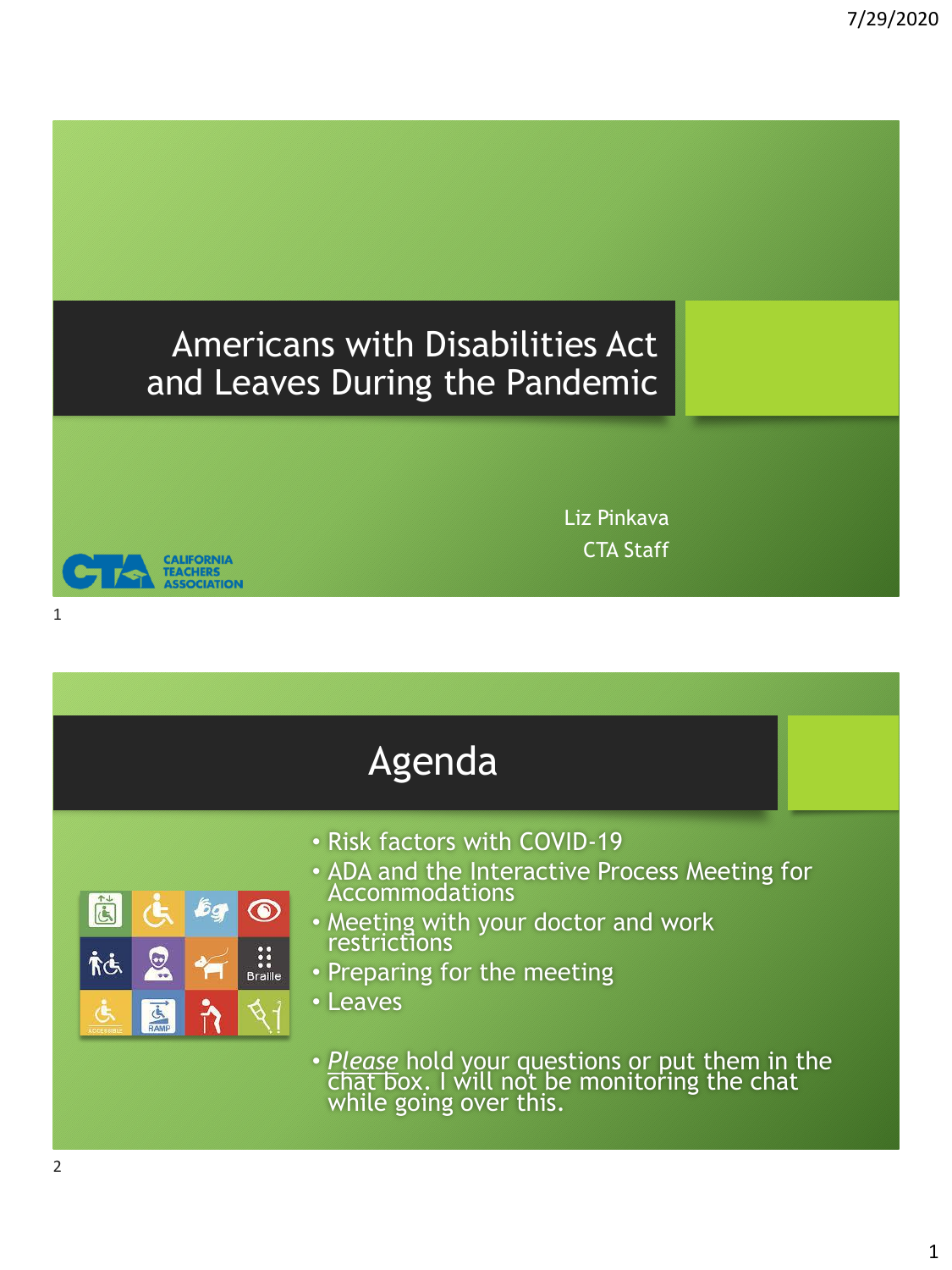### **Know Your Risks with COVID-19** *Source: CDC as of July 17, 2020*

#### **People of any age with the following conditions are at increased risk of severe illness from COVID-19**

- Chronic kidney disease
- COPD (chronic obstructive pulmonary disease)
- Immunocompromised state (weakened immune system) from solid organ transplant
- Obesity (body mass index [BMI] of 30 or higher)
- Cancer
- Serious heart conditions, such as heart failure, coronary artery disease or cardiomyopathies
- Sickle cell disease
- Type 2 diabetes mellitus

3

# **Know Your Risks with COVID-19**

*Source: CDC as of June 25, 2020*

Based on what we know at this time, people with the following conditions **might be at an increased risk** for severe illness from COVID-19

- Asthma (moderate to severe)
- Cerebrovascular disease (affects blood vessels and blood supply to the brain)
- Cystic fibrosis
- Hypertension or high blood pressure
- Immunocompromised state (weakened immune system) from blood or bone marrow transplant, immune deficiencies, HIV, use of corticosteroids or use of other immune weakening medicines
- Neurologic conditions, such as dementia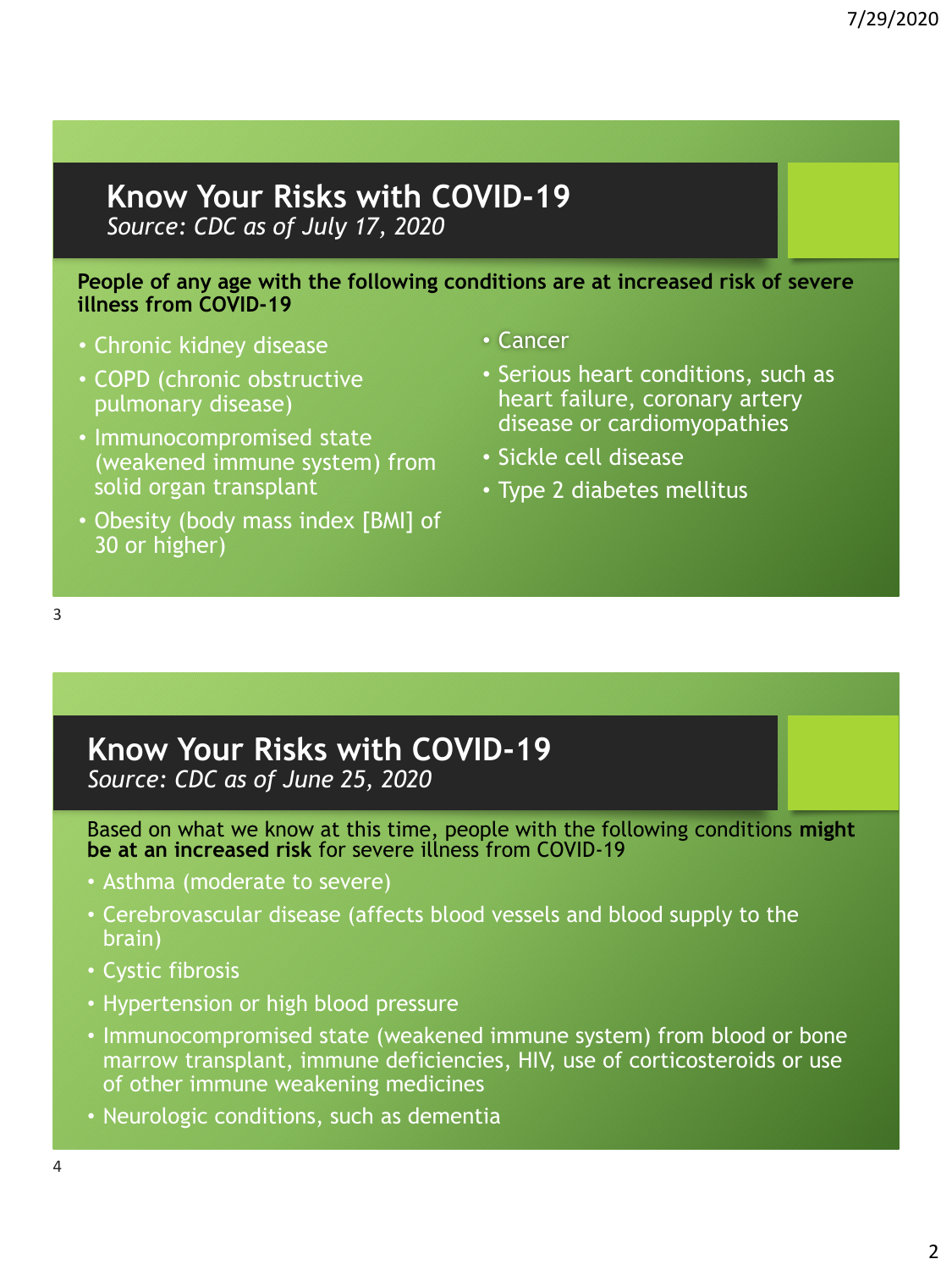#### **Know Your Risks with COVID-19** *Source: CDC as of June 25, 2020*

Based on what we know at this time, people with the following conditions **might be at an increased risk** for severe illness from COVID-19 *(continued)*

- Liver disease
- Pregnancy
- Pulmonary fibrosis (having damaged or scarred lung tissue)
- Smoking
- Thalassemia (a type of blood disorder)
- Type 1 diabetes mellitus

### **What You Should Know About the Interactive Process**

- If you are at risk, you have options:
	- Leaves
	- Accommodation
- Accommodation: Under ADA, a reasonable accommodation is a modification or adjustment to your job that will enable you to perform the essential functions of your despite having a disability.
- Employer must engage in a timely fashion and in good faith in an "interactive process" to determine if there is a **reasonable** accommodation.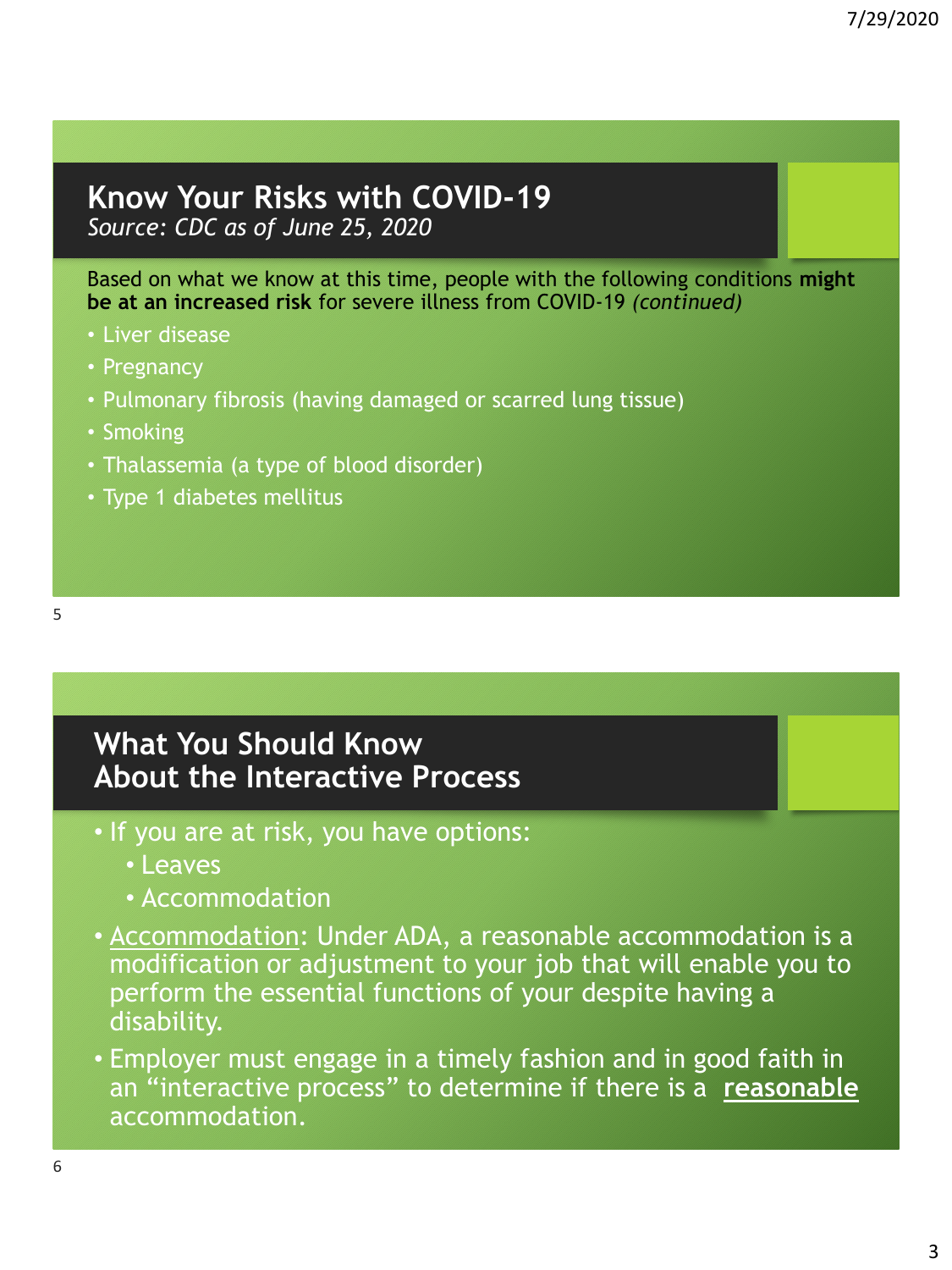# Qualifying Disabilities

- Qualifying Disabilities: Might be the of the previously listed risks.
- Not a Qualifying Disability (examples):
	- Age
	- Tobacco use
	- Childcare Needs
	- Living with others who are at risk or who have COVID

### Initiating Interactive Meetings

- •Get a doctor's note and run it by CTA Staff or Chapter President
- Take note to HR (not your site admin or secretary)
- HR will set up an Interactive Process Meeting
- You may take your Site Rep, Chapter President and/or CTA Staff.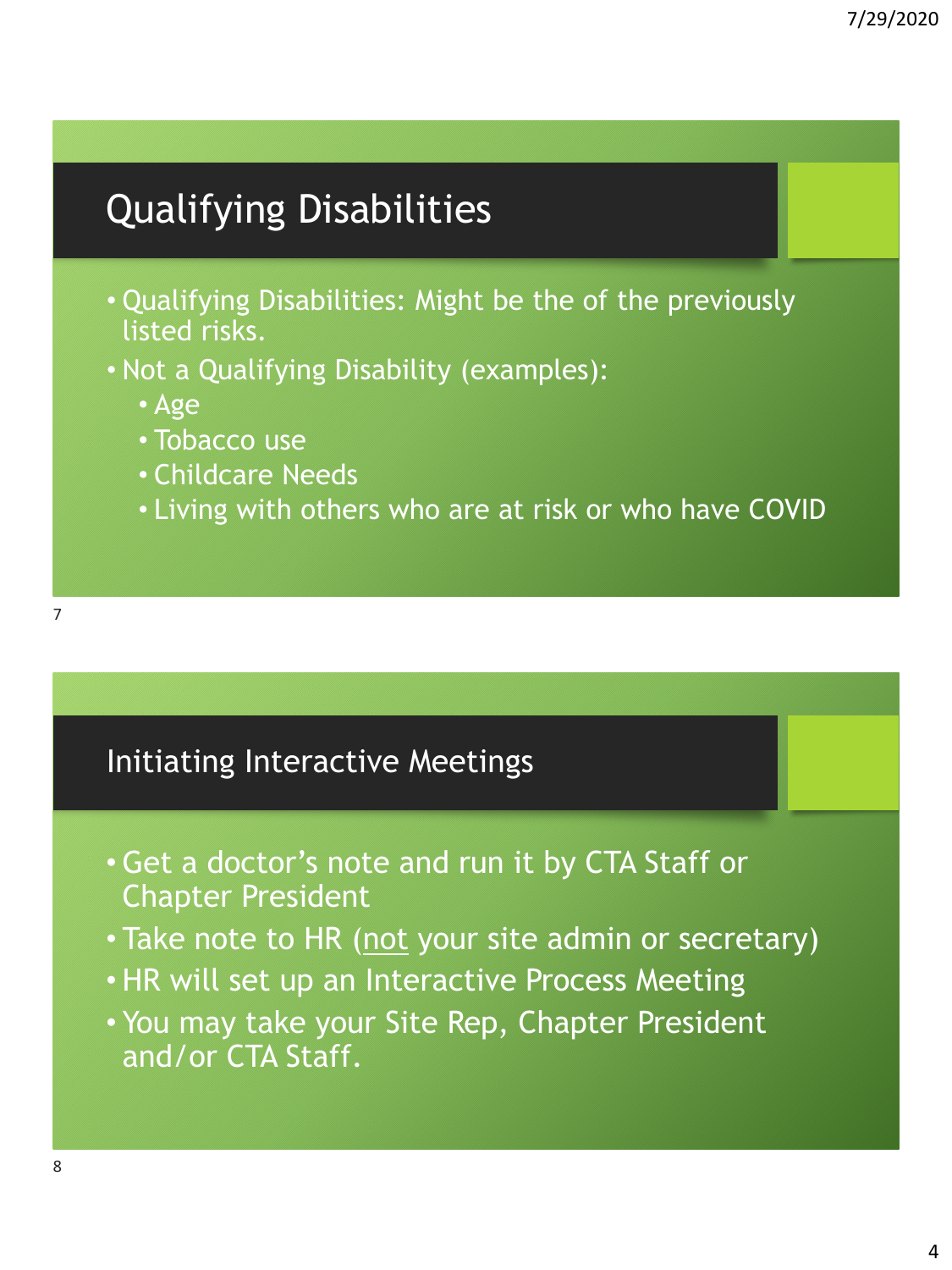# **Requires a Doctor's Note**

#### **Possible Doctor's Note:**

To Whom it may concern,

I certify that my patient and has a disability based on a medical condition that is also generally recognized as a pre-existing medical condition that places him/her at a significantly higher risk for serious infection, and even death, from the COVID-19 virus. Based on this pre-existing condition and the circumstances of the current pandemic, he/she has the following work restrictions:

# During the Interactive Meeting

• HR may ask you:

 $\blacksquare$ 

- How the disability creates a limitation
- How the requested accommodation will effectively address the limitation
- Whether another form of accommodation could effectively address the issue
- How a proposed accommodation will enable you to continue performing the "essential functions" of your position (that is, the fundamental job duties)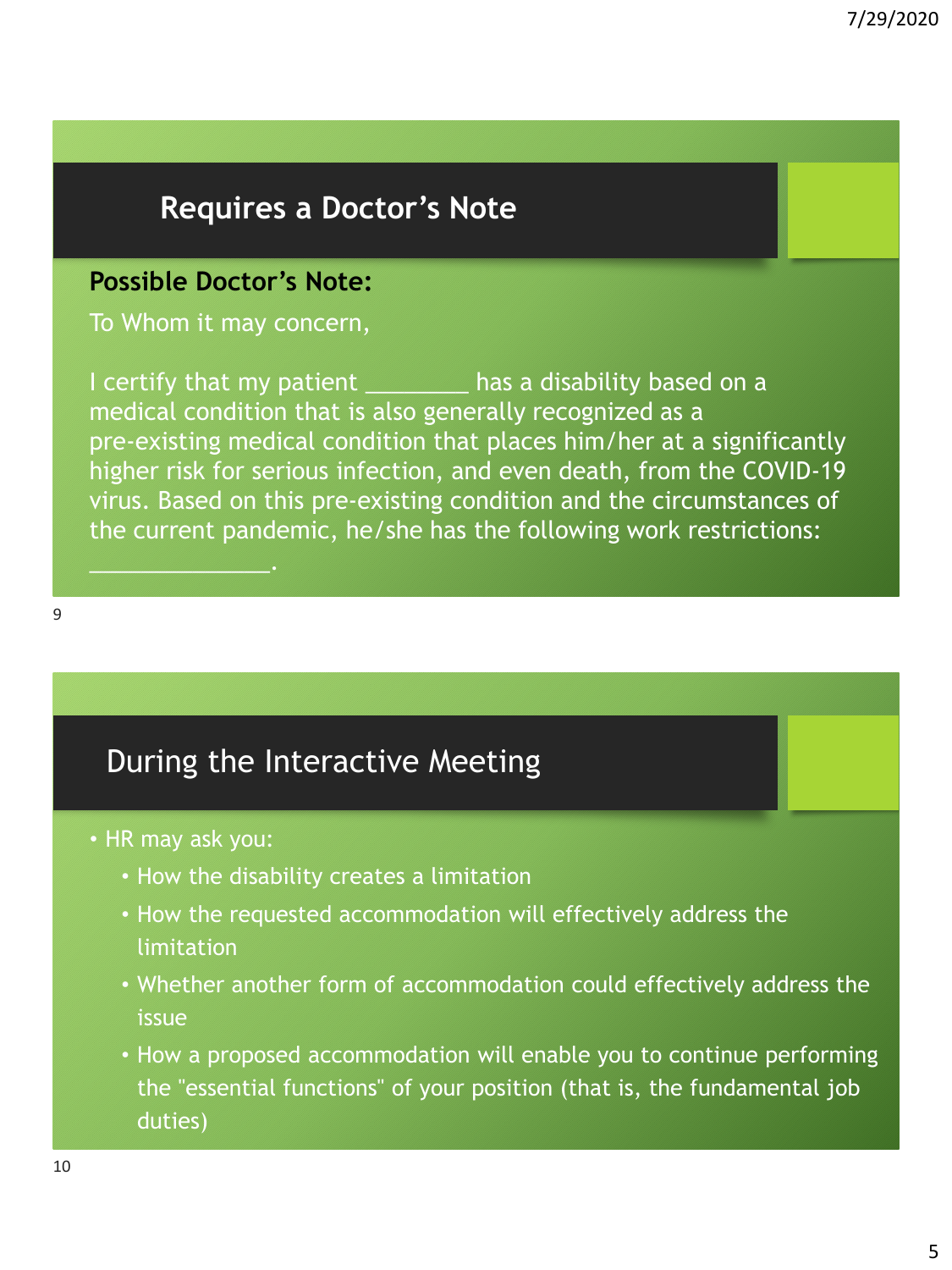# During the Interactive Meeting *(continued)*

- Is your request a *reasonable* accommodation?
- Does it place an undue hardship on the district? HR may deny a request for an accommodation. They do not have to create a position or move another employee out of a position
	- Options: Medical leave (paid), unpaid leave
	- Be careful of accommodating yourself out of a job
	- Don't refuse to talk about options you must participate

# What if the District cannot accommodate you?

- If the District denies the doctor's requested accommodation (i.e., work from home) and the doctor says that you cannot work on site without danger to yourself:
	- You could be placed on leave.
	- You could be asked to go back to your doctor for additional information on your condition.
	- You could be accommodating yourself out of a job.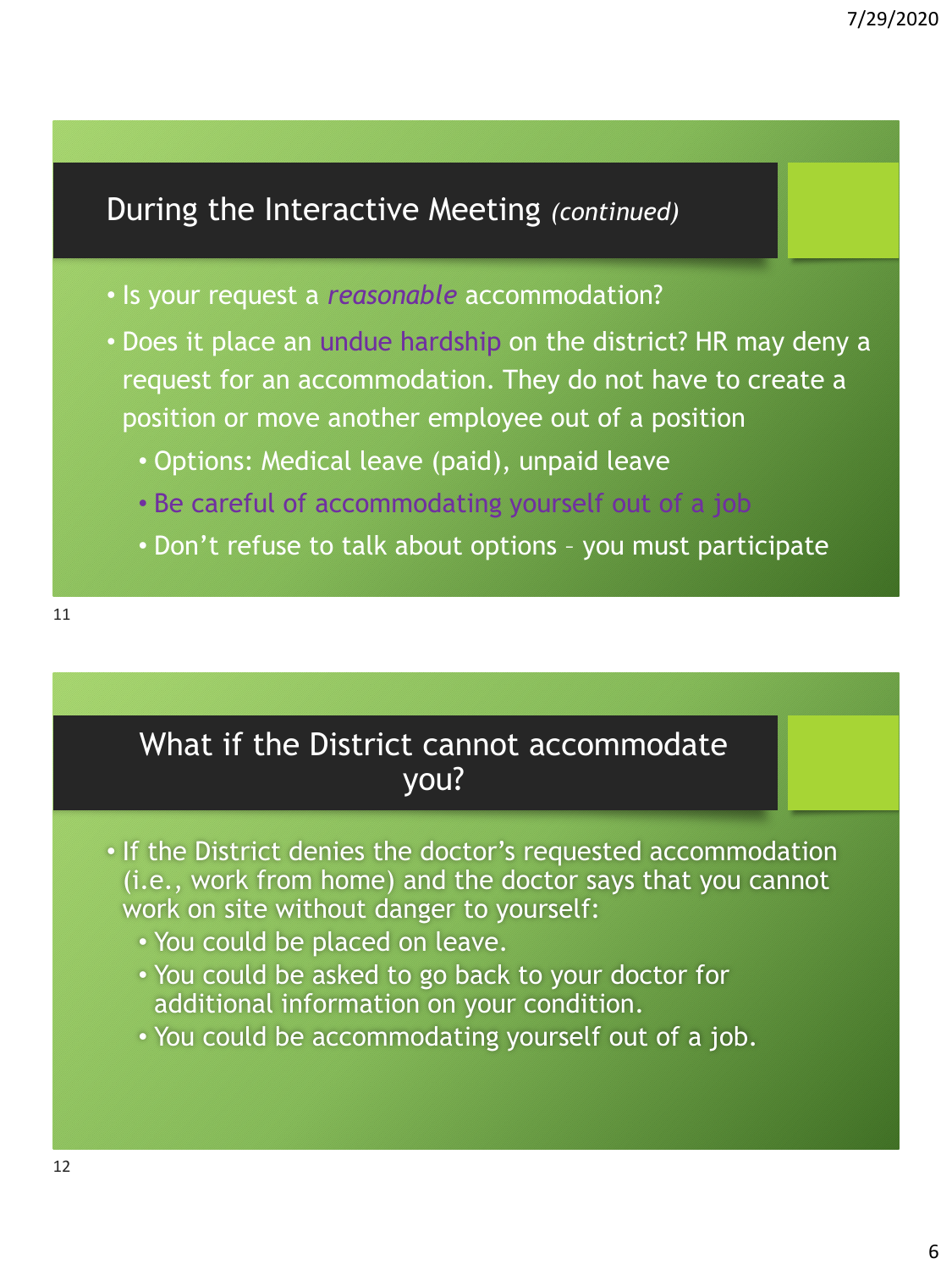# Families First Coronavirus Response ACT (FFCRA)

• Up to 2 weeks (80 hours, or a part-timer's equivalent) of paid sick leave

- Leave may be used only if you are unable to work (or telework) because you:
- (1) Are under a quarantine/isolation order related to COVID-19;

(2) Have been advised by a health care provider to quarantine due to COVID-19 concerns;

(3) Are experiencing COVID-19 symptoms and seeking a medical diagnosis;

(4) Are caring for an individual who is subject to a quarantine or isolation order described in (1) or (2);

(5) Are caring for a son or daughter whose school or place of care has been closed (or childcare provider is unavailable) due to COVID-19; or

(6) Are experiencing any other substantially similar condition specified by U.S. Department of Health and Human Services.

# Families First Coronavirus Response ACT (FFCRA)

#### FOR THE FOLLOWING:

(1) Are under a quarantine or isolation order related to COVID-19;

(2) Have been advised by a health care provider to quarantine due to COVID-19 concerns;

(3) Are experiencing COVID-19 symptoms and seeking a medical diagnosis;

YOU GET LEAVE AT FULL RATE OF PAY UP TO MAX OF \$511 PER DAY AND \$5,110 TOTAL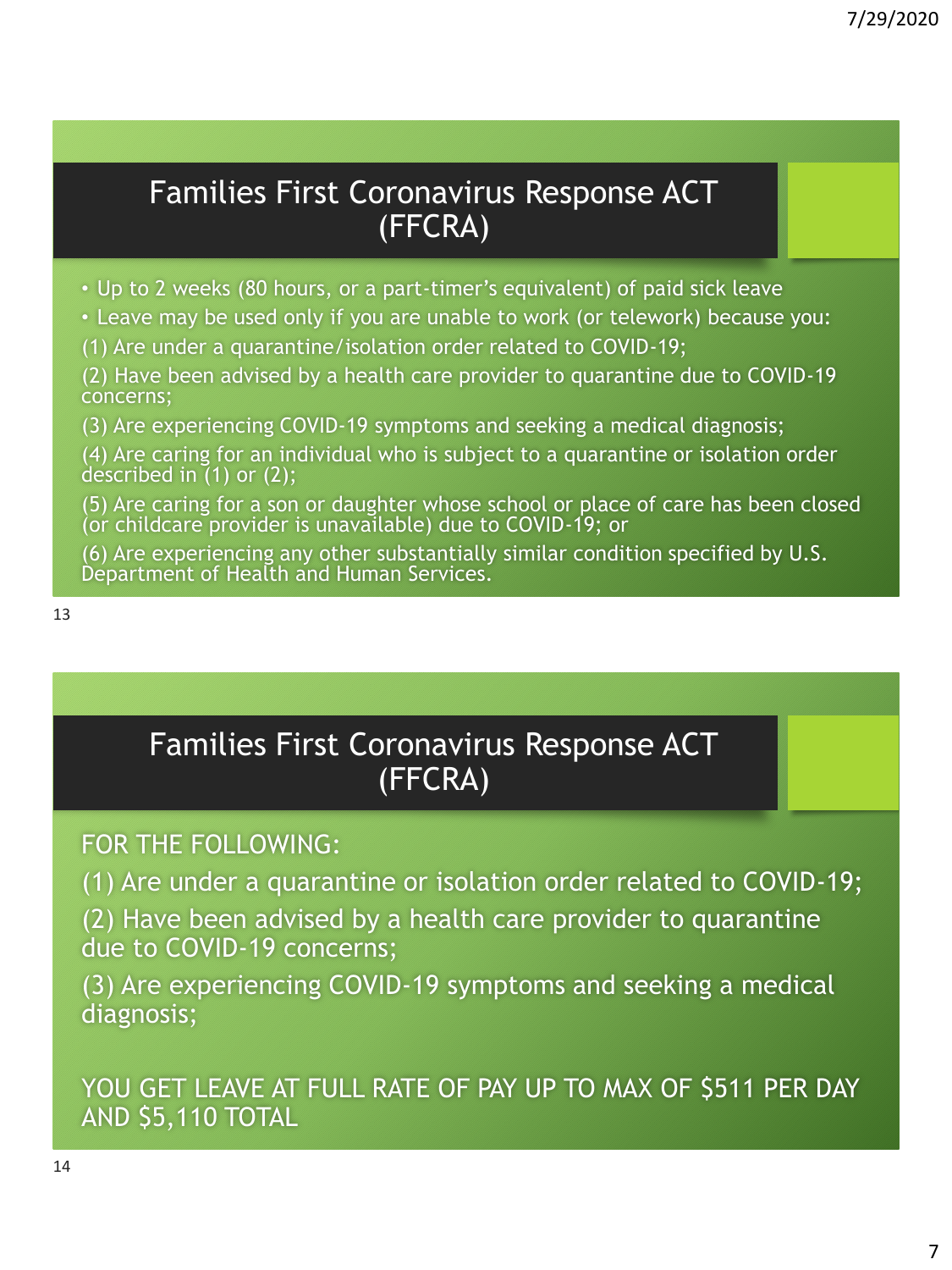# Families First Coronavirus Response ACT (FFCRA)

#### FOR THE FOLLOWING:

(4) Are caring for an individual who is subject to a quarantine or isolation order described in (1) or (2);

(5) Are caring for a son or daughter whose school or place of care has been closed (or childcare provider is unavailable) due to COVID-19; or

(6) Are experiencing any other substantially similar condition specified by U.S. Department of Health and Human Services.

LEAVE IS PAID AT 2/3 OF YOUR REGULAR PAY WITH A CAP OF \$200 PER DAY AND \$2,000 TOTAL. HR WILL ALLOW YOU TO MAKE UP THE DIFFERENCE WITH YOUR SICK LEAVE.

15

### Families First Coronavirus Response ACT (FFCRA)

- May use it prior to any other existing leave under the contract
- FFCRA for Childcare needs:
	- 12 weeks of pay
	- May be intermittent
	- Must be to take care of YOUR OWN son or daughter under age 18.
	- Must show that your place of care is closed or unavailable due to COVID-19 • Can be unpaid childcare like family members
	- Must have been employed for at least 30 days to access this leave
	- First 10 days are unpaid, but you may elect to substitute accrued vacation, personal, or sick leave INCLUDING the FFCRA emergency paid sick leave outlined above)
	- Capped at \$200 per day or \$12,000 in the aggregate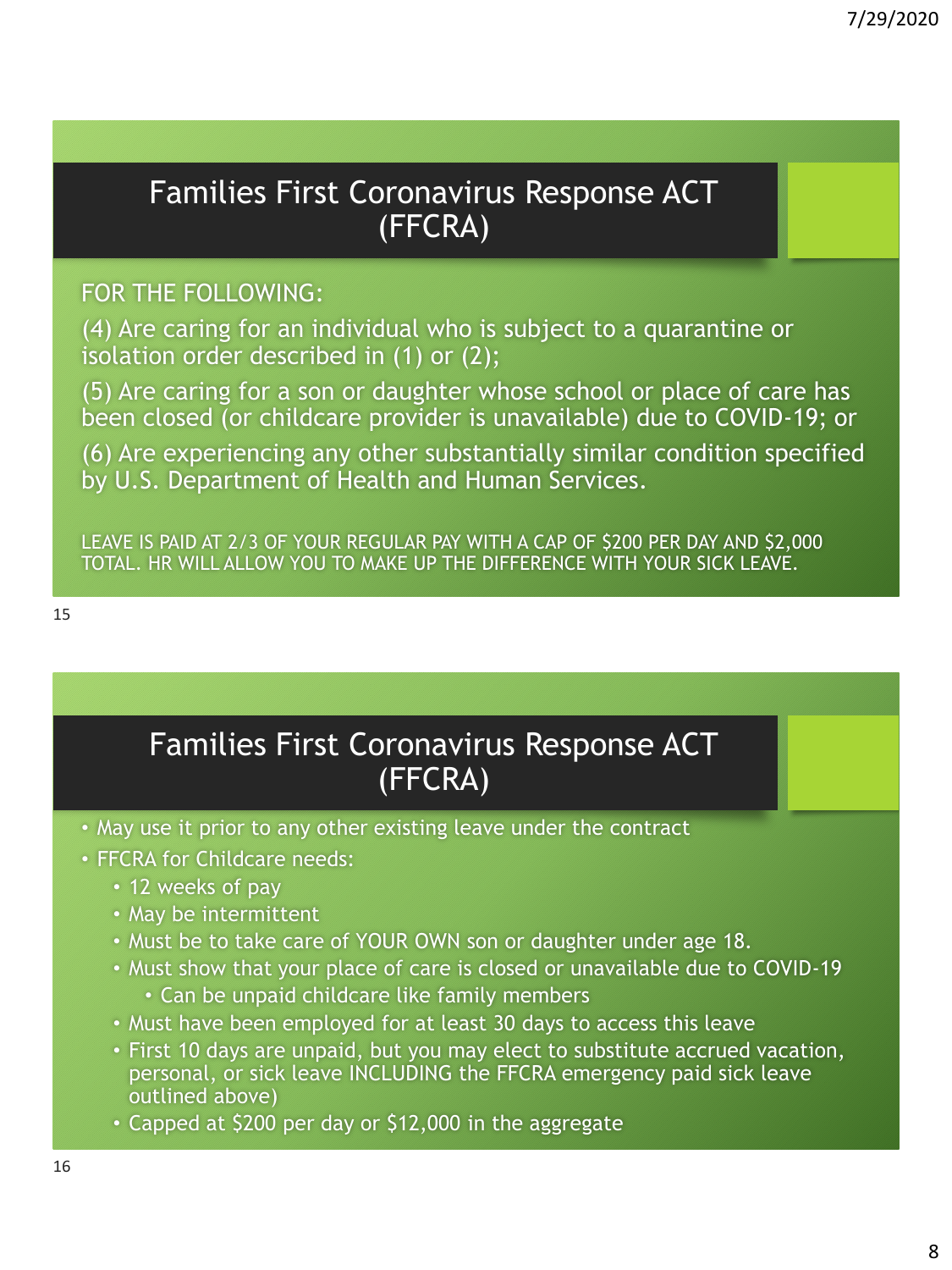FMLA, CA Family Rights Act (CFRA), and CA Pregnancy Disability (PDL)

- FMLA (federal) and CFRA (state) provide up to 12 weeks of unpaid leave in a 12-month period for:
	- Your own serious health condition;
	- Family member's serious health condition; or
	- Child bonding within first year of birth; adoption, or foster care.
	- Must have worked at least 12 months and 1,000 hours in the preceding 12 months.
- CA Pregnancy Disability leave (PDL): If disabled by pregnancy, can take an additional 12-week leave. Pregnancy might cause increased risk for severe illness due to COVID-19.

# Other Leaves/Benefits for Employees

- Industrial Accident & Illness Leave
- Sick Leave
- Differential Pay Leave
- Reemployment List
- District *may* grant other leaves
- Kin Care Law
- The Standard Disability Insurance
- CalSTRS Disability